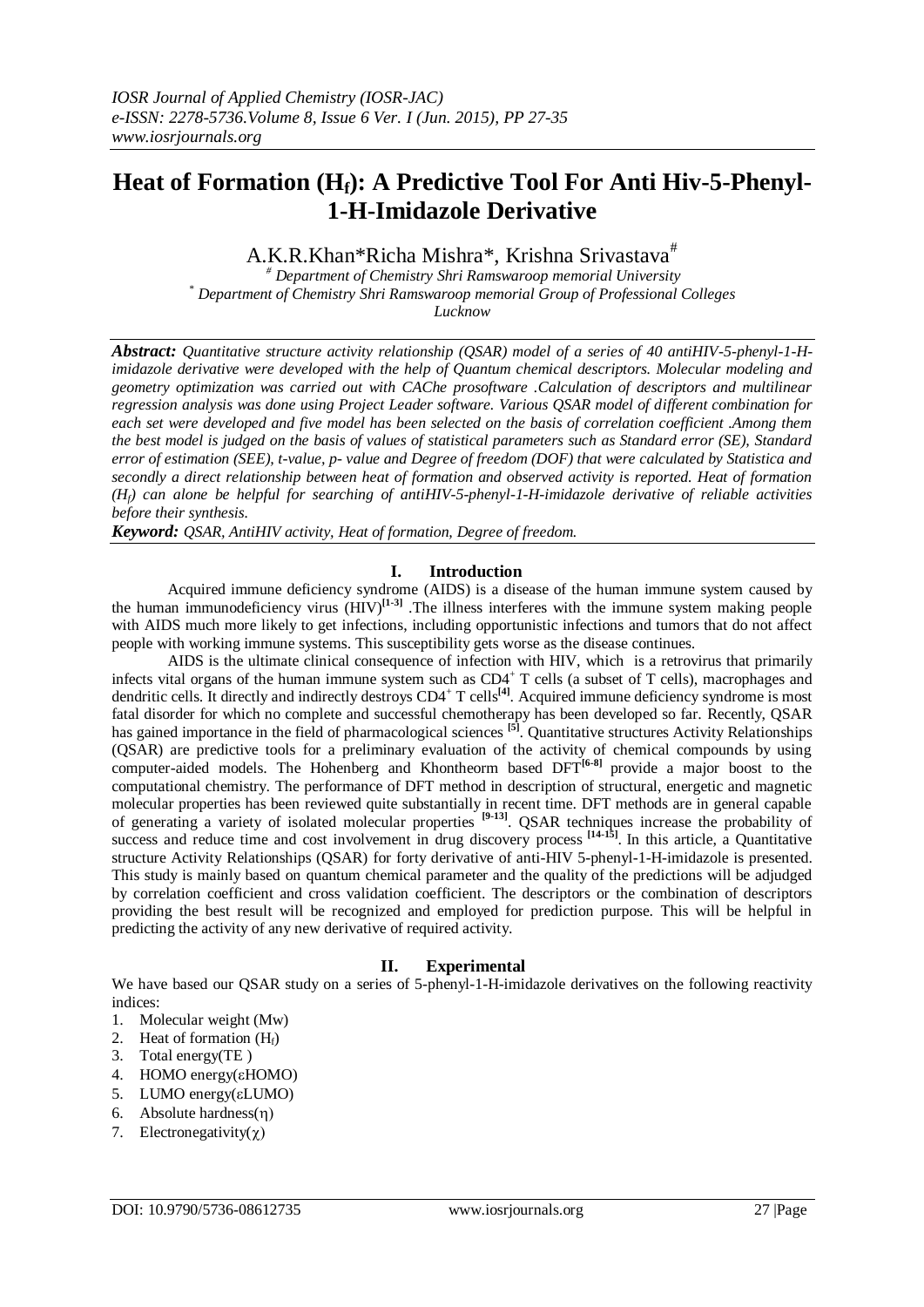The evaluation of these parameters is given as below:

In DFT the ground state energy of an atom or a molecule is written in terms of electron density $\rho(r)$ , and the external potential  $v(r)$  in the form (1)

 $E(\rho) = F(\rho) + \int dr \rho(r) v(r)$ ,

Where ( $\rho$ ) =T( $\rho$ ) + V<sub>ee</sub> ( $\rho$ ), T( $\rho$ ) is the electronic kinetic energy functional, and V<sub>ee</sub>( $\rho$ ) is the electronelectron interaction energy functional. The minimization of the total energy is subjected to the condition that the total number of electrons is fixed,

 $N = \int dr \rho(r)$  2 It leads to an Euler-Lagrange equation of the form,

 $\mu = (\partial E / \delta \rho(r))_v = v(r) + \partial F / \delta \rho(r)$ , 3

Where the Lagrange multiplier  $\mu$  is the chemical potential. The solution of this equation leads to the ground state density from which one can determine the ground state energy. Parr\_ et al define the electronegativity as the negative of chemical potential as,

$$
\chi = -\mu = -(\partial E/\partial N)_v
$$

Although the Hard & Soft Acids and Bases concept was introduced more than three decades ago by Pearson. The first unambiguous definition of Hardness and Softness was given by Parr and Pearson in early 80s  $[16]$ , they defined global Hardness  $\eta$  as:

> $\eta = 1/2(\delta\mu/\delta N)_{\nu(r)}$  $= 1/2 \left( \delta^2 E / \delta^2 N \right)_{\nu(r)}$  5

Where E is the total Energy, N is the number of electrons of the chemical species and  $v_{(r)}$  is the external potential.

The corresponding global softness S, which bears an inverse relationship with the global hardness, is defined as in equation **[17]** ,

$$
S=1/2\eta = (\partial N/\partial \mu)_{\nu(r)}\tag{6}
$$

The operational definition of global hardness and global softness are obtained by finite differential approximation of eq-1 **[18]**

$$
\eta = 1 / 2 \text{ (IP-EA)} \qquad \qquad 7
$$
  
S = 1 / (IP-EA) \qquad \qquad 8

Where IP is the Ionization Potential and EA is the Electron Affinity of the chemical. According to the Koopman's theorem the IP is simply the eigen value of HOMO with change in sign and EA is the eigen value of LUMO with change in sign. **[19]** Thus,

| $\eta = 1/2(\epsilon LUMO - \epsilon HOMO)$                | <b>Q</b> |
|------------------------------------------------------------|----------|
| $\Sigma = 1 / (\epsilon$ LUMO – $\epsilon$ HOMO)           | 10       |
| $\chi = 1/2(\epsilon \text{ LUMO} + \epsilon \text{HOMO})$ | 11       |
| $\mu = -1/2(\epsilon \text{ LUMO} + \epsilon \text{HOMO})$ | 12.      |

Parr \_et.al <sup>[20]</sup> have shown that the electronegativity  $\chi$  of any chemical species is equal to the negative value of chemical potential  $\mu$ . Indeed it follows rigorously that.

$$
\chi = -\mu = 1/2 (I + A)
$$

Where I and A are ionization potential and electron affinity of molecule. The equation 13 may be written as

$$
A = 2\chi - I
$$

Density functional theory provides a quantum mechanical justification for electronegativity. A concept used intuitively for a long time and validates Sanderson's postulates<sup>[21]</sup> that when two or more atoms combine to form a molecule, their electronegativity gets equalized and a unique electronegativity exists everywhere in a molecule. Now by putting the value of ionization potential (IP) of an atom in molecule in equation 14 we get electron affinity (EA) of that atom of the molecule as

#### $EA = 2\gamma - IP$  15

According to Koopman's theorem I and A are the eigen value of HOMO and LUMO respectively with change in sign. Therefore from equation 11 and 15 we get

 $EA = (eHOMO + eLUMO) - (IP)$  16

The forty derivatives of anti-HIV 5-phenyl-1-H-imidazole **[22]** used as study material are listed in Table I-II along with their observed biological activity. For QSAR prediction, the molecular modeling and geometry optimization have been carried out with CAChe pro software. The calculation of quantum chemical descriptors has been done by MOPAC2007 using DFT B88-LYP method. For regression analysis, we used the Project program associated with CAChe Pro software of Fujitsu. Various regression equations were developed for prediction of activity.

DOI: 10.9790/5736-08612735 www.iosrjournals.org 28 |Page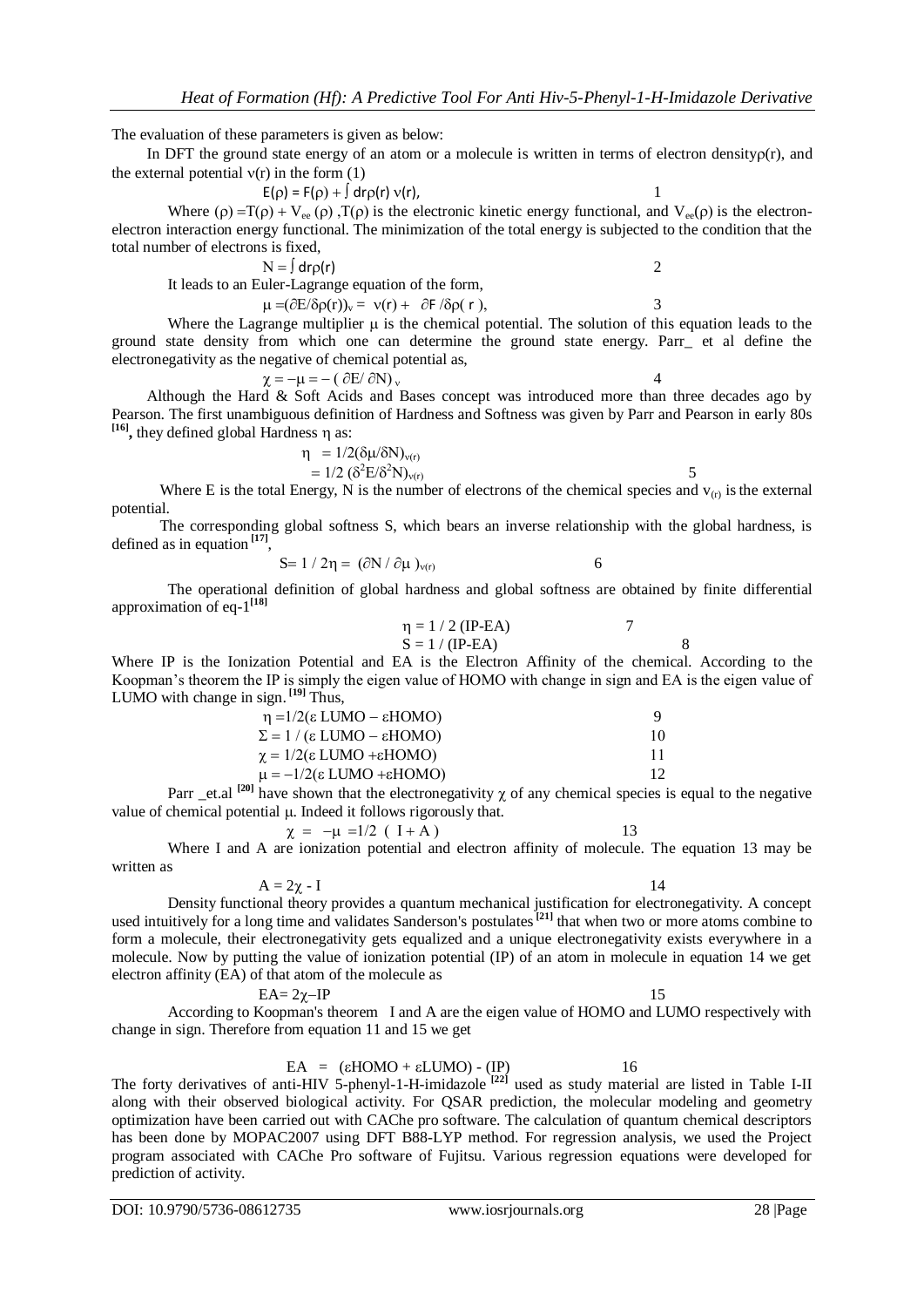### **III. Result And Discussion**

The parent skeleton of anti-HIV 5-phenyl-1-H-imidazole is presented in Figure 1.



**Figure 1. Parent skeleton of Anti-HIV 5-phenyl-1-H-imidazole**

Forty derivative of anti-HIV 5-phenyl-1-H-imidazole are divided into two sets, on the basis of structural difference which is based on the nature of substituent. The compounds of the two sets are included in Table I-II, along with their observed activities. The two sets of derivatives contain twenty compounds each. Although a number of quantum chemical descriptors are known, only seven descriptors among them have been used in this work, which provide better results. For QSAR prediction of anti-HIV 5-phenyl-1-H-imidazole we have performed the MLR analysis by using all the quantum chemical parameters. Various QSAR models for each set of compounds using quantum chemical descriptors in different combinations have been developed but only five top models of each set are reported. For the sake of simplicity each set has been discussed separately as below:

**First Set:** This set contains twenty derivative of anti-HIV 5-phenyl-1-H-imidazole and the value of descriptors has been placed in table III. For QSAR study, regression analysis with the help of quantum chemical descriptors has been made by using different combinations of descriptors. Top five models are selected on the basis of correlation and cross- validation coefficient and their predicted activity are placed in table V. Model number 4 has been recognized as the best model on the basis of other statistical parameters like standard error of estimation, p-value, t-value and degree of freedom as indicated in table VII.

#### **QSAR MODEL 1:**

 ${}^{0}$ RE1=-0.00071984 H<sub>f</sub> + 0.00521657\* MW - 0.0480385εHOMO -2.33504  $r^{\rm CV2}$ =0.764644  $r^2$ =0.815118 **QSAR MODEL 2:**  ${}^{0}$ RE2=-0.000765366 H<sub>f</sub> + 0.00532853 MW +0.0834568  $\chi$ -2.28681  $r^{\rm CV2}$ =0.743636  $r^2 = 0.8204$ **QSAR MODEL3:**  ${}^{0}$ RE3=-0.000932053 H<sub>f</sub> + 0.00525805 MW +0.134769η-1.29462  $r^{\rm CV2}$ =0.778457  $r^2$ =0.819805 **QSAR MODEL4:**  ${}^{Q}$ RE4=0.00534636\* MW -0.528968\* H<sub>f</sub> + 0.0670735\* ε LUMO -1.9109  $r^{\rm CV2}$ =0.744483  $r^2$ =0.822225 **QSAR MODEL 5:**  ${}^{0}$ RE5=-0.000474403\*H<sub>f</sub>+0.00532853\*MW-0.0909436\*E<sub>T</sub>+0.0834568\* $\chi$ -2.29979  $r^{\rm CV2}$ =0.739485  $r^2$ =0.819197

#### **Relationship between heat of formation and observed activity**

The first set contains twenty anti-HIV 5-phenyl-1-H-imidazole derivatives with their observed activity which are placed in table I and the values of quantum chemical descriptors is present in table III. A close look of table I indicates that activity increases with the addition of halo group on ring A and B of 5-phenyl-1-Himidazole derivatives. The relationship between activity and heat of formation is presented in table III. Examination of this table shows that the biological activity is directly proportional to the heat of formation. When the Heat of formation increases, activity also increases, but there is no sequential rise or fall. In order to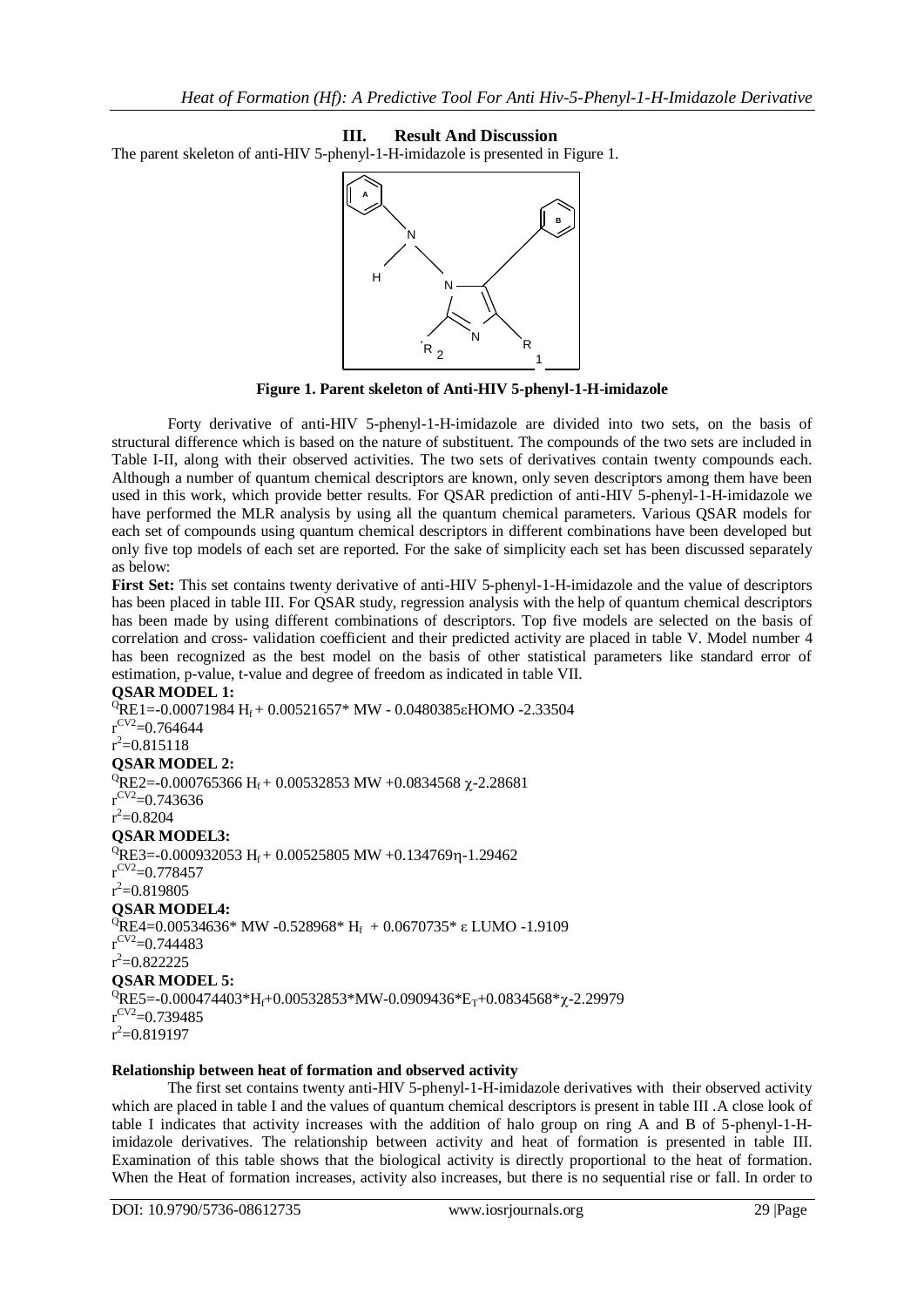provide sequential relationship the table III has been divided into three subgroups: A, B and C. Sub group A contain six compounds and Subgroup B and C contain five and four compounds respectively. Compound 5,10,11,15 and 18 do not follow a sequential trend as in table IX.

**Second Set:** This set contains other twenty derivatives of anti-HIV 5-phenyl-1-H-imidazole derivatives which are placed in table II. Regression analysis with the help of quantum chemical descriptors has been made by using different combinations of descriptors for the QSAR study .The predicted activities of top five models are placed in tableVI which have been selected on the basis of correlation and cross- validation coefficient. Among top five model model no.2 has been judged as the best model on the basis of other statistical parameters like standard error of estimation, p-value, t-value and degree of freedom as indicated in table VIII.

# **QSAR MODEL1:**

<sup>Q</sup>RE 1=-0.00361984\*MW+0.00800323\* Hf+2.3089\***ε** LUMO -8.5004  $r^{\text{CV2}}$ =0.856715  $r^2$ =0.934311

## **QSAR MODEL2:**

<sup>Q</sup>RE 2=0.0108751\* Hf-0.468946\***ε**HOMO +2.07337\***ε** LUMO -12.2822  $r^{\rm CV2}$ =0.859916  $r^2 = 0.93713$ 

#### **QSAR MODEL 3:**

<sup>Q</sup>RE 3=0.0108751\* H<sub>f</sub>+1.60442\***εHOMO** +4.14673\*χ-12.2822  $r^{\rm CV2}$ =0.859916  $r^2$ =0.934136

**QSAR MODEL 4:** <sup>Q</sup>RE 4=0.0108751\* Hf-2.54231\***ε**HOMO +4.14673\*-12.2822  $r^{\rm CV2}$ =0.859916  $r^2$ =0.932136

#### **QSAR MODEL 5:**

<sup>Q</sup>RE 5=0.0108751\* Hf+1.60442\***ε**LUMO +0.937893\*-12.2822  $r^{\rm CV2}$ =0.859916  $r^2$ =0.935436

#### **Relationship between heat of formation and observed activity**

The second set contains other twenty anti-HIV 5-phenyl-1-H-imidazole derivatives with their observed activity which as in table II. A close observation of Table II indicates that activity increases with the addition of halo group on ring A and B of 5-phenyl-1-H-imidazole derivatives. The relationship between activity and heat of formation is given in table IV. Examination of this table shows that the biological activity is directly proportional to the heat of formation. When the Heat of formation increases, activity also increases, but there is no sequential rise or fall. In order to provide sequential relationship the table IV has been divided into three subgroups: A, B C and D. Sub group A contain five compounds and Subgroup B and C contain five compounds in each respectively. Subgroup D contains three compounds. Compound 3 and 16 do not follow a sequential trend as in table X.

#### **IV. Conclusion**

The QSAR models developed by quantum chemical descriptors for the first and second set of anti-HIV5-phenyl-1-H-imidazole derivatives provide higher values of correlation coefficients(r^2).The best model between two set have been selected on the basis of values of correlation coefficient followed by other regression quality parameters calculated by statistical software. which are indicated in Fig.2 and Fig.3 respectively.

| Set no. | SЕ     | SEE    | t-value    | p-value | DOF    | VC | VU                            |                      |
|---------|--------|--------|------------|---------|--------|----|-------------------------------|----------------------|
|         | 0.0690 | 0.1023 | 14.2421    | 0.0000  | 0.9684 | ۰  | MW. H <sub>f</sub> . ELUMO    | ገ ዩንንንን≼<br>,,,,,,,, |
|         | 0.0361 | 0.1001 | 3.4579. د. | 0.0000  | 0.9861 | ◡  | H <sub>f</sub> , εHOMO, εLUMO | 9.937130             |

The structural analysis of various derivatives has shown that halo group substitution at  $A \& B$  generally increases the observed activity. Secondly it has also been reported that there is a direct relationship between reported biological activity and heat of formation  $(H<sub>i</sub>)$ . Thus, heat of formation alone can be helpful for searching out of anti-HIV 5-phenyl-1-H-imidazole derivatives of reliable activities before their synthesis.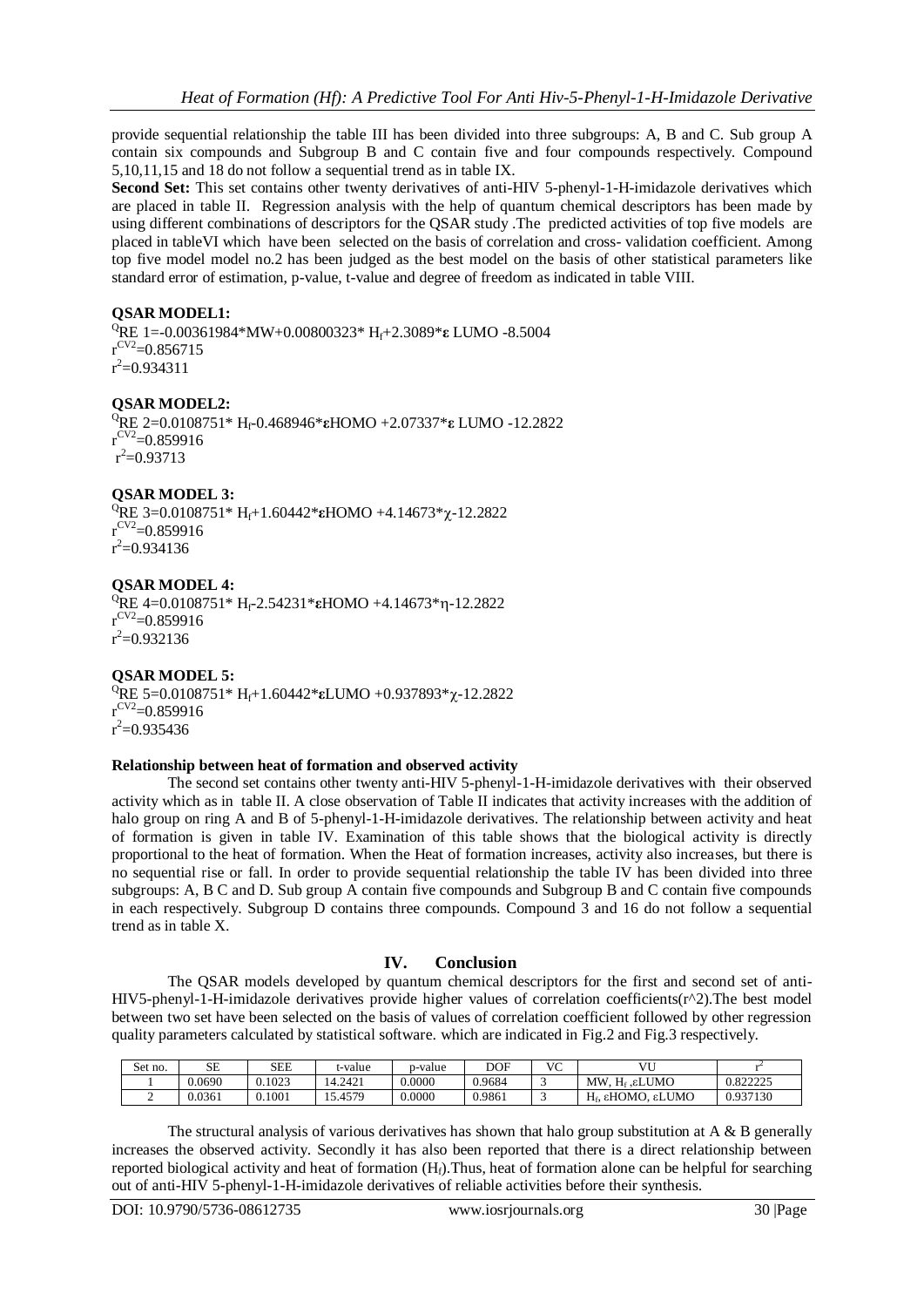#### **Reference**

- [1]. Sepkowitz KA. "AIDS—the first 20 years". N. Engl. J. Med.,344 (23): 1764–72,2001
- [2]. Weiss RA."How does HIV cause AIDS?". [Science,](http://en.wikipedia.org/wiki/Science_(journal))**260** (5112): 1273–9,1993.
- [3]. Cecil, Russell. Textbook of Medicine. Philadelphia: Saunders. pp.1523-1799. 1988.
- [4]. Alimonti J.B, Ball T.B, Fowke K.R "Mechanisms of CD4+ T lymphocyte cell death in human immunodeficiency virus infection and AIDS". J. Gen. Virol., **84** (7): 1649–1661,2003.
- [5]. Smeyers, Y. G., L. Bouniam, N. J. Smeyers, A. Ezzamarty, A. Hernandez-Laguna, A., and C. I.Sainz-Diaz," Quantum mechanical and QSAR study of some α–aryl propionic acids as anti-inflammatory agents‖, Eur.J. Med. Chem.,33,103,1998.
- [6]. Parr R. G., and W. Yang, "Density Functional Theory of Atoms and Molecules", Oxford University Press, New York, 1989.
- [7]. Kohn, W., A. D. Becke, and R. G. Parr," Density functional theory of electronic structure" J. Phys. Chem., 100: 12974,1996.
- [8]. Hohenberg, P., and W. Kohn," Inhomogeneous electron gas "Phys. Rev., 136: B864, 1964.
- [9]. Ayers, P. W., and R. G. Parr," Variation principals for describing chemical reaction: The fukai function and chemical hardness revisited" J Am Chem. Soc, 122: 2000.
- [10]. De Proft, F., J. M. L. Martin, and P. Geerlings, "On the performance of DFT for describing atomic population dipole moment and infrared intensites", Chem. Phys Lett., 250: 393,1996.
- [11]. Geerlings, P., F. De Proft, and J. M. L. Martin, "DFT: concepts and techniques for studying molecular charge distribution and related properties" In Theoretical and Computational Chemistry; Seminario, J., Ed.; Elsveir; Amsterdam.; Vol- 4 (Recent Developments in Density Functional Theory), p773,1996.
- [12]. De Proft, F., J. M. L. Martin, and P. Geerlings, "Calculation of molecular electrostatic potentials and fukai function using density functional method ", Chem. Phys Lett., 256: 400,1996.
- [13]. De Proft, F., and P. Geerlings, "Calculation of ionization energies, electron affinities, electronegativites and hardness using Density functional methods", J. Chem Phys., 106: 3270, 1997.
- [14]. Hansch, C., P. G. Sammes, and J. B.Taylor," The Rational Design; mechanistic study and therapeutic application of chemical compounds‖ Computers and the medicinal chemist; in: Comprehensive Medicinal Chemistry, vol. 4, Eds. Pergamon Press, Oxford, pp. 33–58,1990.
- [15]. Franke, R., "Theoretical Drug Design Methods", Elsevier, Amsterdam, 1984.
- [16]. Parr, R.G. and Pearson R.G., "Absolute hardness: Comparison parameter to absolute Electronegativity" J. Am. Chem. Soc., 105:7512,1983.
- [17]. Yang W., Parr R.G., "Hardness, softness and the fukai function in electronic theory of metals and catalyst", Proc. Natl. Acad. Sci. U.S.A., 82:6723, 1985.
- [18]. De Proft F., Langenaeker W., Geerlings P.," Ab initio determination of substituent constant in a density functional theory formalism: Calculation of Intrinsic group electronegativity, hardness and softness.", J. Phys. Chem., 97: 1826,1993.
- [19]. Pearson R.G., "The principle of maximum hardness", Acc. Chem. Res., 26:250-55, 1993. [20]. Parr R. G., Donnelly R. A., Levy M., Palke W. E., "Electronegativity; the density functional view point", J. Chem.Phys., 68:3801, 1978,
- [21]. Sanderson R. T.," Chemical Bonds and Bond Energy", Academic, New York, 1976.
- [22]. Lagoja, I. M., Pannecoouque, C.,Van Aerschot, A.,Witvrouw, M., Debyser, Z., Balzarini, J., Hardewijn, P., DeClercq, "Naminoimidazole derivatives inhibiting retroviral replication via a yet unidentified mode of action", E., J. Med. Chem., 46: 1546, 2003.

#### **Table I: Structural Features and Observed Activity Data of First Set of Anti-HIV5-phenyl-1-H-imidazole derivatives**

| S. No.         | $\mathbf{A}$ | B        | R1                                 | R <sub>2</sub> | Obs. Act. |
|----------------|--------------|----------|------------------------------------|----------------|-----------|
|                | $3-C1$       | H        | $3-CH3$                            | SH             | 1.176     |
| $\overline{2}$ | $2-C1$       | H        | $3-CH3$                            | SH             | 0.791     |
| 3              | $4-F$        | H        | $3-CH3$                            | SH             | 0.657     |
| $\overline{4}$ | $3-Cl$       | H        | $3-CH3$                            | SH             | 0.872     |
| 5              | $3-C1$       | $3-Br$   | $3-CH3$                            | <b>SH</b>      | 1.357     |
| 6              | $3-C1$       | $4-Br$   | $3-CH3$                            | SH             | 1.478     |
| $\overline{7}$ | $3-C1$       | $3-Cl$   | $3-CH3$                            | SH             | 1.509     |
| 8              | $3-C1$       | $4-C1$   | $3-CH3$                            | <b>SH</b>      | 1.389     |
| 9              | $3-Cl$       | $4-OCH3$ | $3-CH3$                            | <b>SH</b>      | 1.412     |
| 10             | H            | H        | $3-CH3$                            | SH             | 0.718     |
| 11             | $3-Br$       | H        | $3-CH3$                            | SH             | 1.354     |
| 12             | $2,5-C1$     | H        | $3-CH3$                            | SH             | 0.832     |
| 13             | $3-NO2$      | H        | $3-CH3$                            | <b>SH</b>      | 1.316     |
| 14             | $3-F$        | H        | $3-CH3$                            | <b>SH</b>      | 0.966     |
| 15             | $3-CH3$      | H        | $3-CH3$                            | SH             | 1.054     |
| 16             | $3-CH3$      | H        | (CH <sub>3</sub> ) <sub>2</sub> CH | <b>SH</b>      | 1.370     |
| 17             | $3-Cl$       | H        | $C_2H_5$                           | SH             | 1.409     |
| 18             | $3-CH3$      | H        | $C_2H_5$                           | <b>SH</b>      | 1.271     |
| 19             | $3-Cl$       | H        | $C_6H_5$                           | SH             | 1.440     |
| 20             | $3-OCH3$     | H        | $3-CH3$                            | SH             | 1.420     |

## **Table II: Structural Features and Observed Activity Data of Second Set of Anti-HIV5-phenyl-1-Himidazole derivatives**

| S. No. | $\mathbf{r}$ |                    | D <sub>1</sub><br>ĸі.               | R <sub>2</sub> | Obs.<br>Act.  |
|--------|--------------|--------------------|-------------------------------------|----------------|---------------|
|        | $3-C1$       | $3-CN$             | $\bigcap$ T<br>$3$ -CH <sub>3</sub> | SH             | 1.003         |
|        | $3-CH3$      | $3-CN$             | $3-CH3$                             | SH             | 1.341         |
|        | $3-C1$       | 3COCH <sub>3</sub> | $3-CH3$                             | <b>SH</b>      | 1.72<br>1.114 |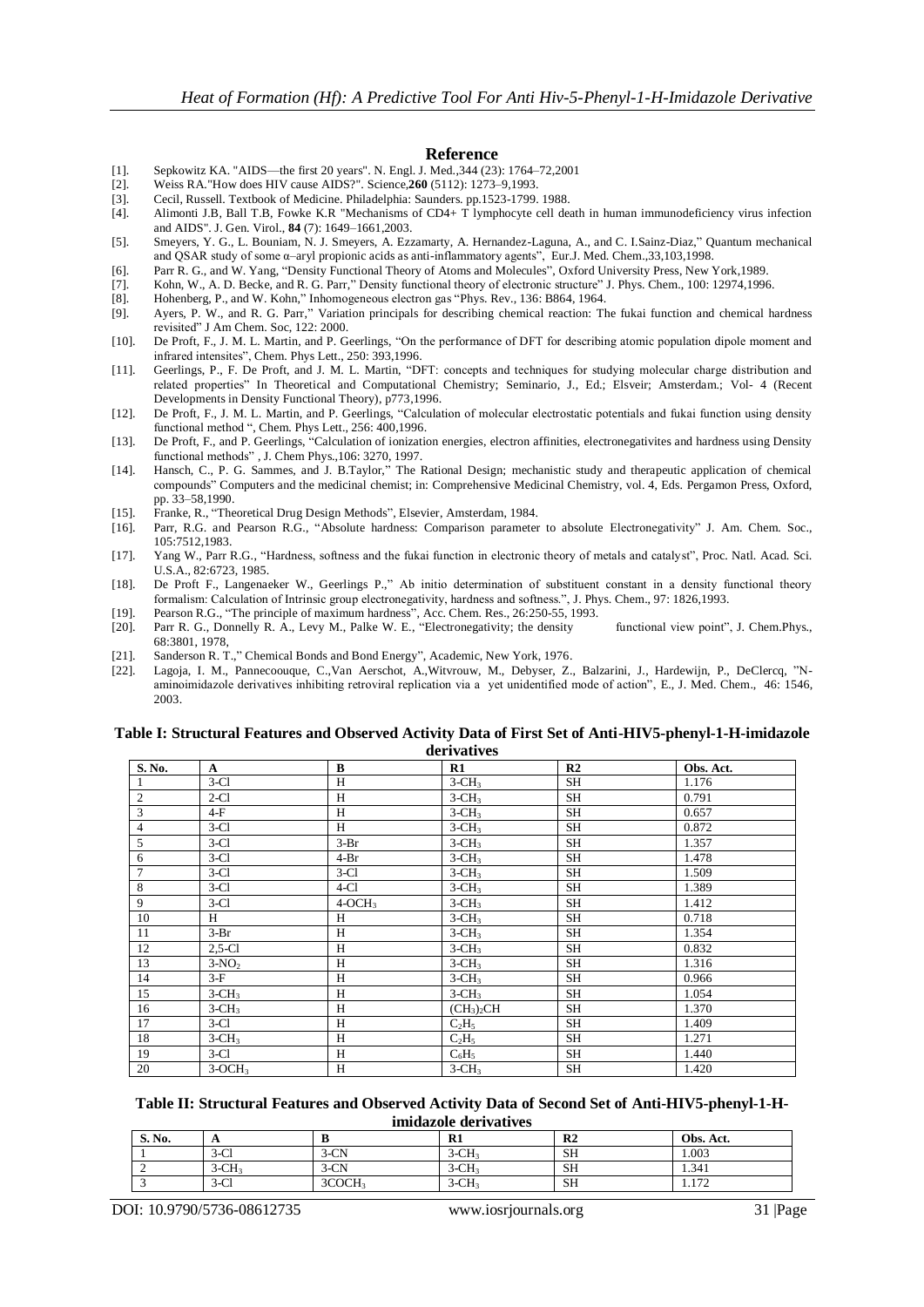|  |  |  |  |  |  |  | Heat of Formation (Hf): A Predictive Tool For Anti Hiv-5-Phenyl-1-H-Imidazole Derivative |  |
|--|--|--|--|--|--|--|------------------------------------------------------------------------------------------|--|
|--|--|--|--|--|--|--|------------------------------------------------------------------------------------------|--|

| $\overline{4}$ | $3-C1$             | 3-COOH                 | $3-CH3$ | SH | 0.921 |
|----------------|--------------------|------------------------|---------|----|-------|
| 5              | $3-CH3$            | 3-COOH                 | $3-CH3$ | SH | 0.728 |
| 6              | $4-C2H5$           | Н                      | $3-CH3$ | SH | 1.463 |
| 7              | $4-CH3S$           | H                      | $3-CH3$ | SH | 1.275 |
| 8              | $3-Cl$             | H                      | $3-CH3$ | H  | 1.757 |
| 9              | $3-C1$             | $3-Br$                 | $3-CH3$ | H  | 1.785 |
| 10             | $3-C1$             | $3-C1$                 | $3-CH3$ | H  | 1.923 |
| 11             | H                  | Н                      | $3-CH3$ | Н  | 1.282 |
| 12             | $3-CH3$            | H                      | $3-CH3$ | H  | 1.568 |
| 13             | $4-F$              | Н                      | $3-CH3$ | H  | 1.511 |
| 14             | $4-CH3$            | H                      | $3-CH3$ | Η  | 1.555 |
| 15             | 3.5CH <sub>3</sub> | H                      | $3-CH3$ | H  | 1.690 |
| 16             | $3-OCH3$           | H                      | $3-CH3$ | H  | 1.463 |
| 17             | $3-Cl$             | $3-CN$                 | $3-CH3$ | Η  | 1.434 |
| 18             | $3-CH3$            | $3-CN$                 | $3-CH3$ | Н  | 1.350 |
| 19             | $3-Cl$             | $3$ -CONH <sub>2</sub> | $3-CH3$ | Н  | 0.584 |
| 20             | $3-CH3$            | $3$ -CONH <sub>2</sub> | $3-CH3$ | Н  | 0.790 |

#### **Table III: Values of Quantum Chemical Descriptors of First Set of Anti-HIV5-phenyl-1-H-imidazole derivatives.**

| C. No.       | <b>MW</b> | $H_f$   | TE         | εHOMO    | ε LUMO   | γ        | 'n    | Obs. Act. |  |  |  |
|--------------|-----------|---------|------------|----------|----------|----------|-------|-----------|--|--|--|
|              | 314.812   | 134.099 | $-145.576$ | $-5.732$ | $-0.724$ | $-3.228$ | 2.504 | 1.176     |  |  |  |
| $\mathbf{2}$ | 314.812   | 47.036  | $-145.746$ | $-6.39$  | $-1.943$ | $-4.166$ | 2.224 | 0.791     |  |  |  |
| 3            | 298.357   | 97.519  | $-149.72$  | $-5.735$ | $-0.856$ | $-3.296$ | 2.439 | 0.657     |  |  |  |
| 4            | 314.812   | 117.618 | $-145.753$ | $-5.494$ | $-0.956$ | $-3.225$ | 2.269 | 0.872     |  |  |  |
| 5            | 393.708   | 122.941 | $-155.648$ | $-5.566$ | $-1.134$ | $-3.35$  | 2.216 | 1.357     |  |  |  |
| 6            | 393.708   | 98.683  | $-155.658$ | $-6.706$ | $-3.055$ | $-4.881$ | 1.826 | 1.478     |  |  |  |
| 7            | 349.257   | 109.644 | $-157.524$ | $-5.538$ | $-1.096$ | $-3.317$ | 2.221 | 1.509     |  |  |  |
| 8            | 349.257   | 98.178  | $-157.407$ | $-6.637$ | $-2.926$ | $-4.782$ | 1.856 | 1.389     |  |  |  |
| 9            | 344.838   | 71.36   | $-164.955$ | $-5.624$ | $-1.706$ | $-3.665$ | 1.959 | 1.412     |  |  |  |
| 10           | 280.367   | 140.638 | $-133.808$ | $-5.643$ | $-0.766$ | $-3.205$ | 2.438 | 0.718     |  |  |  |
| 11           | 359.263   | 139.929 | $-143.927$ | $-5.709$ | $-1.108$ | $-3.409$ | 2.3   | 1.354     |  |  |  |
| 12           | 349.257   | 67.709  | $-157.389$ | $-4.303$ | $-1.523$ | $-2.913$ | 1.39  | 0.832     |  |  |  |
| 13           | 327.38    | 164.678 | $-167.317$ | $-5.719$ | $-1.248$ | $-3.483$ | 2.236 | 1.316     |  |  |  |
| 14           | 298.357   | 97.635  | $-149.72$  | $-5.786$ | $-0.781$ | $-3.284$ | 2.502 | 0.966     |  |  |  |
| 15           | 294.394   | 227.73  | $-141.27$  | $-5.762$ | $-0.955$ | $-3.359$ | 2.403 | 1.054     |  |  |  |
| 16           | 322.447   | 219.657 | $-155.318$ | $-5.728$ | $-1.069$ | $-3.399$ | 2.33  | 1.37      |  |  |  |
| 17           | 328.839   | 112.745 | $-152.912$ | $-5.501$ | $-0.954$ | $-3.227$ | 2.273 | 1.409     |  |  |  |
| 18           | 308.42    | 225.241 | $-148.288$ | $-5.62$  | $-1.234$ | $-3.427$ | 2.193 | 1.271     |  |  |  |
| 19           | 376.883   | 152.444 | $-174.781$ | $-5.546$ | $-0.981$ | $-3.264$ | 2.282 | 1.44      |  |  |  |
| 20           | 310.393   | 95.891  | -153.358   | $-5.593$ | $-0.92$  | $-3.256$ | 2.337 | 1.42      |  |  |  |

#### **Table IV: Values of Quantum Chemical Descriptors of Second Set of Anti-HIV5-phenyl-1-H-imidazole derivatives**

|                | uclivatives |         |            |          |          |          |             |           |  |  |  |  |  |
|----------------|-------------|---------|------------|----------|----------|----------|-------------|-----------|--|--|--|--|--|
| C. No.         | МW          | $H_f$   | TE         | εHOMO    | εLUMO    | χ        | $\mathbf n$ | Obs. Act. |  |  |  |  |  |
|                | 339.822     | 154.53  | $-158.542$ | $-5.679$ | $-1.442$ | $-3.56$  | 2.119       | 1.003     |  |  |  |  |  |
| 2              | 339.822     | 154.53  | $-158.543$ | $-5.68$  | $-1.442$ | $-3.561$ | 2.119       | 1.341     |  |  |  |  |  |
| 3              | 374.864     | 37.797  | $-184.487$ | $-5.462$ | $-0.853$ | $-3.157$ | 2.305       | 1.172     |  |  |  |  |  |
| 4              | 358.822     | 29.878  | $-175.479$ | $-5.606$ | $-1.35$  | $-3.478$ | 2.128       | 0.921     |  |  |  |  |  |
| 5              | 352.43      | 131.625 | $-178.33$  | $-5.885$ | $-1.442$ | $-3.664$ | 2.221       | 0.728     |  |  |  |  |  |
| 6              | 308.42      | 126.28  | $-148.156$ | $-5.643$ | $-0.609$ | $-3.126$ | 2.517       | 1.463     |  |  |  |  |  |
| $\overline{7}$ | 326.454     | 142.207 | $-150.159$ | $-5.661$ | $-0.784$ | $-3.222$ | 2.439       | 1.275     |  |  |  |  |  |
| 8              | 283.76      | 95.461  | $-137.265$ | $-8.958$ | $-0.495$ | $-4.727$ | 4.232       | 1.757     |  |  |  |  |  |
| 9              | 362.656     | 103.222 | $-147.156$ | $-9.028$ | $-0.59$  | $-4.809$ | 4.219       | 1.785     |  |  |  |  |  |
| 10             | 318.205     | 176.1   | $-149.032$ | $-6.763$ | $-4.209$ | $-5.486$ | 1.277       | 1.923     |  |  |  |  |  |
| 11             | 249.315     | 188.008 | $-125.497$ | $-6.6$   | $-4.04$  | $-5.32$  | 1.28        | 1.282     |  |  |  |  |  |
| 12             | 263.341     | 178.655 | $-132.684$ | $-6.557$ | $-4.039$ | $-5.298$ | 1.259       | 1.568     |  |  |  |  |  |
| 13             | 267.305     | 144.37  | $-141.41$  | $-6.664$ | $-4.169$ | $-5.416$ | 1.248       | 1.511     |  |  |  |  |  |
| 14             | 263.341     | 178.647 | $-132.685$ | $-6.557$ | $-4.04$  | $-5.299$ | 1.258       | 1.555     |  |  |  |  |  |
| 15             | 277.368     | 168.131 | $-139.879$ | $-6.564$ | $-4.01$  | $-5.287$ | 1.277       | 1.69      |  |  |  |  |  |
| 16             | 279.341     | 151.48  | $-144.875$ | $-6.58$  | $-3.994$ | $-5.287$ | 1.293       | 1.463     |  |  |  |  |  |
| 17             | 308.77      | 217.639 | $-150.055$ | $-6.908$ | $-4.352$ | $-5.63$  | 1.278       | 1.434     |  |  |  |  |  |
| 18             | 288.351     | 212.093 | $-145.473$ | $-6.832$ | $-4.305$ | $-5.569$ | 1.263       | 1.35      |  |  |  |  |  |
| 19             | 326.785     | 70.825  | $-163.927$ | $-9.204$ | $-1.012$ | $-5.108$ | 4.096       | 0.584     |  |  |  |  |  |
| 20             | 306.366     | 52.891  | $-159.615$ | $-9.05$  | $-0.648$ | $-4.849$ | 4.201       | 0.79      |  |  |  |  |  |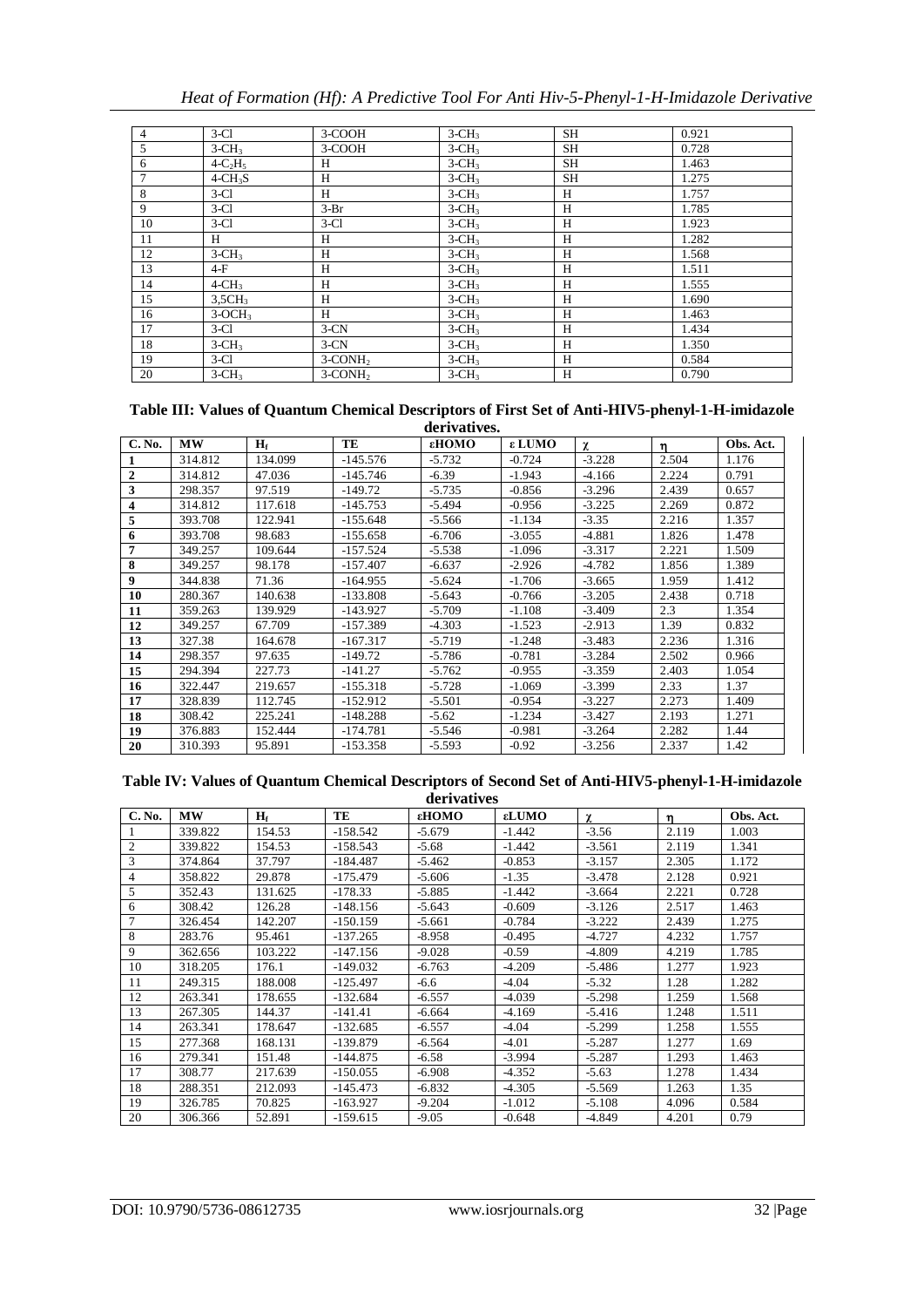|              |        |                 |                 | Table V. I redicted Activity of First Set of Altu-III v3-phenyl-1-11-mindazoie derivatives |        |             |
|--------------|--------|-----------------|-----------------|--------------------------------------------------------------------------------------------|--------|-------------|
| C. No.       | PA1    | PA <sub>2</sub> | PA <sub>3</sub> | <b>PA4</b>                                                                                 | PA5    | O. Activity |
|              | 0.985  | 1.145           | 1.258           | 1.234                                                                                      | 1.098  | 1.176       |
| $\mathbf{2}$ | 0.871  | 0.745           | 0.745           | 0.897                                                                                      | 0.465  | 0.791       |
| 3            | 0.589  | 0.642           | 0.652           | 0.599                                                                                      | 0.637  | 0.657       |
| 4            | 0.798  | 0.789           | 0.826           | 0.845                                                                                      | 0.489  | 0.872       |
| 5            | 1.258  | 1.236           | 1.235           | 1.574                                                                                      | 0.985  | 1.357       |
| 6            | 1.389  | 1.365           | 0.981           | 1.347                                                                                      | 1.357  | 1.478       |
| 7            | 1.476  | 1.457           | 1.64            | 1.324                                                                                      | 1.556  | 1.509       |
| 8            | 1.375  | 1.345           | 1.235           | 1.389                                                                                      | 1.69   | 1.389       |
| 9            | 1.364  | 1.345           | 1.356           | 1.456                                                                                      | 1.684  | 1.412       |
| 10           | 0.689  | 0.568           | 0.687           | 0.786                                                                                      | 0.687  | 0.718       |
| 11           | 0.975  | 1.347           | 1.324           | 1.324                                                                                      | 1.324  | 1.354       |
| 12           | 0.824  | 0.984           | 0.875           | 0.852                                                                                      | 0.875  | 0.832       |
| 13           | 0.956  | 1.342           | 1.1235          | 1.324                                                                                      | 1.1235 | 1.316       |
| 14           | 0.8974 | 0.9831          | 0.897           | 0.897                                                                                      | 0.897  | 0.966       |
| 15           | 1.045  | 1.12            | 1.23            | 1.024                                                                                      | 1.23   | 1.054       |
| 16           | 1.27   | 1.156           | 1.59            | 1.235                                                                                      | 1.256  | 1.37        |
| 17           | 1.35   | 1.258           | 1.32            | 1.326                                                                                      | 1.389  | 1.409       |
| 18           | 1.125  | 1.257           | 1.258           | 1.257                                                                                      | 1.542  | 1.271       |
| 19           | 1.232  | 1.325           | 1.357           | 1.239                                                                                      | 1.232  | 1.44        |
| 20           | 1.356  | 1.37            | 1.45            | 1.349                                                                                      | 0.987  | 1.42        |

# **Table V: Predicted Activity of First Set of Anti-HIV5-phenyl-1-H-imidazole derivatives**

# **Table VI: Predicted Activity of Second Set of Anti-HIV5-phenyl-1-H-imidazole derivatives**

| C. No.         | PA1   | PA <sub>2</sub> | PA3   | PA4   | PA5   | <b>O.A.</b> |
|----------------|-------|-----------------|-------|-------|-------|-------------|
|                | 1.002 | 1.003           | 1.008 | 1.008 | 1.005 | 1.003       |
| $\overline{2}$ | 1.587 | 1.593           | 1.594 | 1.194 | 1.594 | 1.568       |
| 3              | 1.562 | 1.777           | 1.592 | 1.572 | 1.552 | 1.555       |
| $\overline{4}$ | 1.676 | 1.935           | 1.558 | 1.552 | 1.556 | 1.69        |
| 5              | 1.429 | 1.611           | 1.578 | 1.478 | 1.378 | 1.463       |
| 6              | 1.425 | 1.337           | 1.482 | 1.354 | 1.482 | 1.434       |
| 7              | 1.351 | 1.421           | 1.364 | 1.461 | 1.262 | 1.35        |
| 8              | 0.567 | 0.546           | 0.47  | 0.47  | 0.57  | 0.584       |
| 9              | 0.72  | 0.864           | 0.758 | 0.753 | 0.655 | 0.79        |
| 10             | 1.467 | 1.5             | 1.428 | 1.456 | 1.425 | 1.341       |
| 11             | 1.147 | 1.158           | 1.142 | 1.122 | 1.132 | 1.172       |
| 12             | 0.911 | 0.852           | 0.719 | 0.813 | 0.819 | 0.921       |
| 13             | 0.435 | 0.631           | 0.724 | 0.629 | 0.726 | 0.728       |
| 14             | 1.511 | 1.552           | 1.519 | 1.519 | 1.519 | 1.463       |
| 15             | 1.274 | 1.247           | 1.276 | 1.279 | 1.295 | 1.275       |
| 16             | 1.733 | 1.715           | 1.791 | 1.681 | 1.751 | 1.757       |
| 17             | 1.78  | 1.705           | 1.776 | 1.756 | 1.766 | 1.785       |
| 18             | 1.982 | 1.88            | 1.904 | 1.804 | 1.905 | 1.923       |
| 19             | 1.124 | 1.109           | 1.243 | 1.273 | 1.283 | 1.282       |
| 20             | 1.516 | 1.567           | 1.547 | 1.529 | 1.533 | 1.511       |

#### **Table VII: Statistical Summary of Best 5 model of set A**

| PA | SЕ     | <b>SEE</b> | t-value | p-value | <b>DOF</b> | VС | VU                          |          |
|----|--------|------------|---------|---------|------------|----|-----------------------------|----------|
|    | 0.1011 | 0.1159     | 9.7230  | 0.0000  | 0.8312     |    | H <sub>6</sub> , MW, εHOMO  | 0.815118 |
|    | 0.0735 | 0.0853     | 13.7792 | 0.0000  | 0.9086     |    | $H_f$ , MW, $\gamma$        | 0.8204   |
|    | 0.1153 | 0.1464     | 7.2463  | 0.0000  | 0.7305     |    | $H_f$ . MW, n               | 0.819805 |
|    | 0.0690 | 0.1023     | 14.2421 | 0.0000  | 0.9684     |    | MW, $H_f$ , $\epsilon$ LUMO | 0.822225 |
|    | 0.1040 | 0.1682     | 5.9487  | 0.0000  | 0.6441     |    | $H_f$ , TE, MW, $\chi$      | 0.819197 |

## **Table VIII: Statistical Summary of Best 5 model of set B**

| PA | SЕ     | <b>SEE</b> | t-value | p-value | <b>DOF</b> | VС | VU                          |          |
|----|--------|------------|---------|---------|------------|----|-----------------------------|----------|
|    | 0.0377 | 0.0679     | 23.2244 | 0.0000  | 0.9659     |    | $Hf$ , MW, εLUMO            | 0.934311 |
|    | 0.0361 | 0.1001     | 15.4579 | 0.0000  | 0.9861     |    | H <sub>ε</sub> εHOMO, εLUMO | 0.937130 |
|    | 0.0371 | 0.0650     | 14.2941 | 0.0000  | 0.9688     |    | $H_f$ , γ, εΗΟΜΟ            | 0.934136 |
|    | 0.0640 | 0.1058     | 14.5491 | 0.0000  | 0.9173     |    | $Hf$ , εHOMO, η             | 0.932136 |
|    | 0.0366 | 0.0594     | 26.6651 | 0.0000  | 0.9739     |    | $Hf$ , εLUMO, η             | 0.935436 |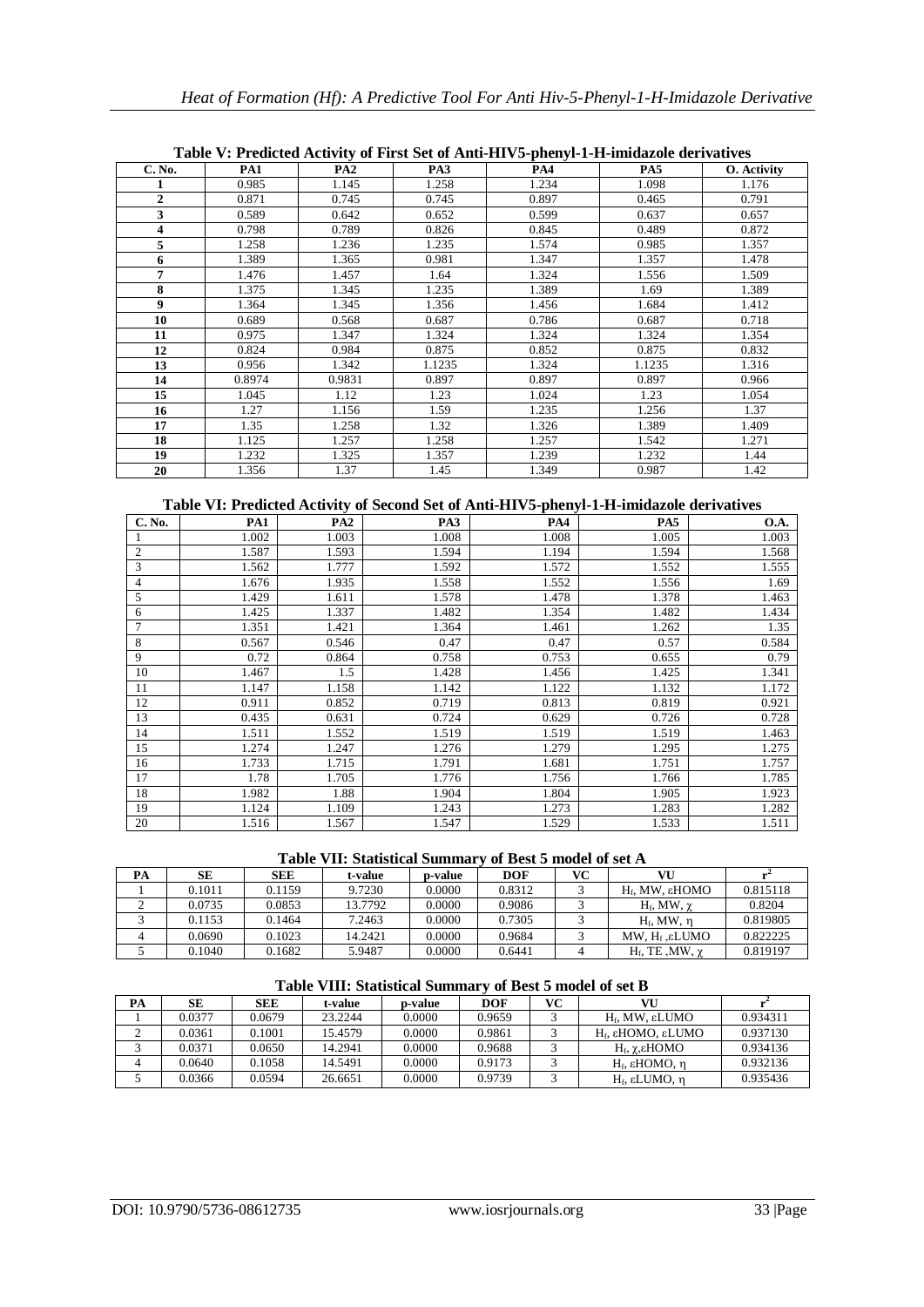| Subgroup A        |       |         |
|-------------------|-------|---------|
| C. No.            | O.A   | $H_f$   |
| 2                 | 0.791 | 47.036  |
| 12                | 0.832 | 67.709  |
| 14                | 0.966 | 97.635  |
| 8                 | 1.389 | 98.178  |
| 17                | 1.409 | 112.745 |
| 19                | 1.44  | 152.444 |
| <b>Subgroup B</b> |       |         |
| C. No.            | O.A   | $H_f$   |
| 3                 | 0.657 | 97.519  |
| $\overline{4}$    | 0.872 | 117.618 |
|                   | 1.176 | 134.099 |
| 13                | 1.316 | 164.678 |
| 16                | 1.37  | 219.657 |
| Subgroup C        |       |         |
| C. No.            | O.A   | $H_f$   |
| 9                 | 1.412 | 71.36   |
| 20                | 1.42  | 95.891  |
| 6                 | 1.478 | 98.683  |
| $\tau$            | 1.509 | 109.644 |

#### **Table IX: Relationship between Heat of formation of First set of anti-HIV5-phenyl-1-H-imidazole derivatives**

#### **Table X: Relationship between Heat of formation of second set of anti-HIV5-phenyl-1-H-imidazole derivatives**

| Subgroup A     |       |         |
|----------------|-------|---------|
| C. No.         | O.A   | $H_f$   |
| 5              | 0.728 | 131.625 |
| $\mathbf{1}$   | 1.003 | 154.53  |
| 11             | 1.282 | 188.008 |
| 18             | 1.35  | 212.093 |
| 17             | 1.434 | 217.639 |
| Subgroup B     |       |         |
| 19             | 0.584 | 70.825  |
| $\overline{7}$ | 1.275 | 142.207 |
| $\overline{c}$ | 1.341 | 154.53  |
| 14             | 1.555 | 178.647 |
| 12             | 1.568 | 178.655 |
| Subgroup C     |       |         |
| $\overline{4}$ | 0.921 | 29.878  |
| 6              | 1.463 | 126.28  |
| 13             | 1.511 | 144.37  |
| 15             | 1.69  | 168.131 |
| 10             | 1.923 | 176.1   |
| Subgroup D     |       |         |
| 20             | 0.79  | 52.891  |
| 8              | 1.757 | 95.461  |
| 9              | 1.785 | 103.222 |